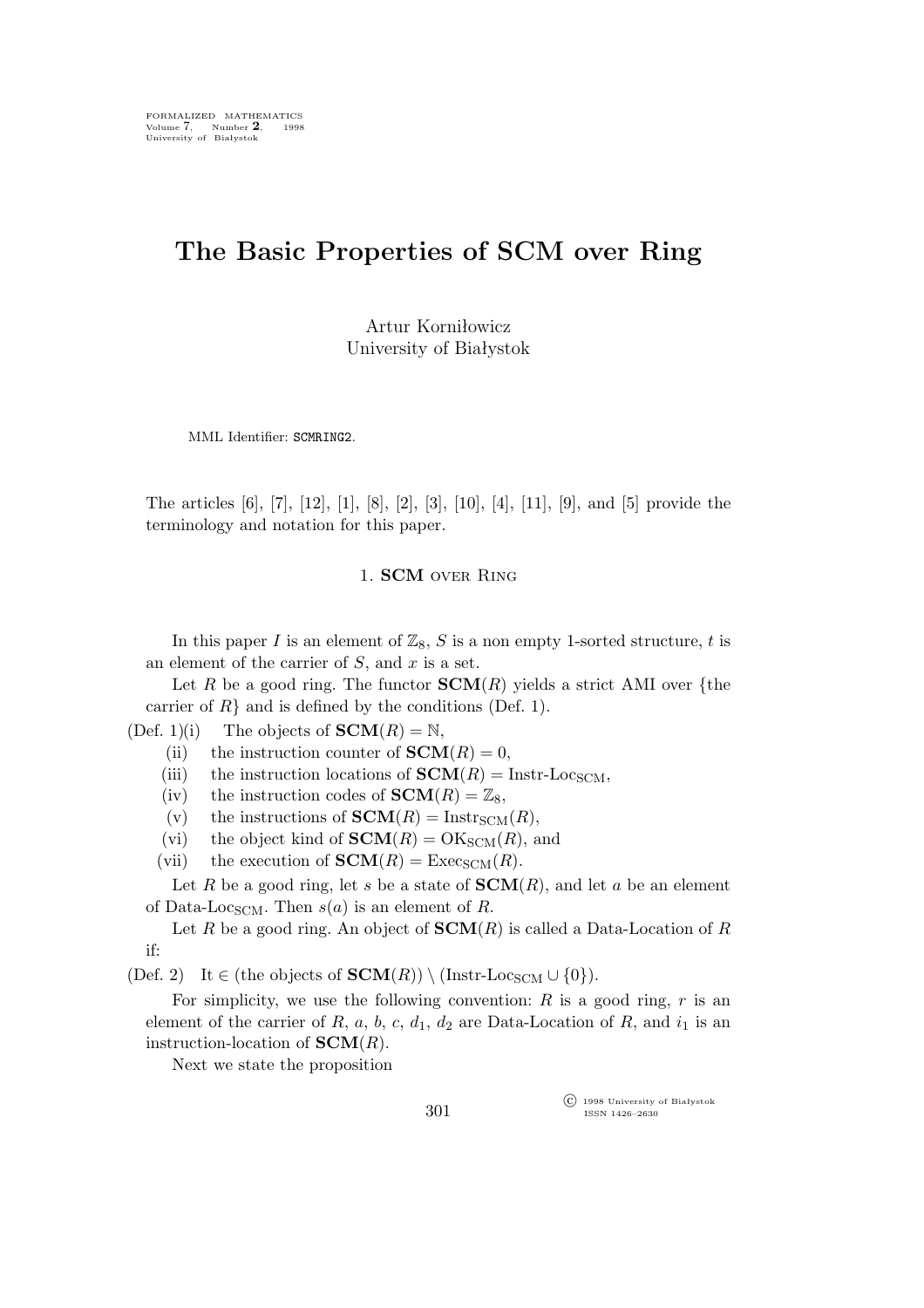(1) x is a Data-Location of R iff  $x \in$  Data-Loc<sub>SCM</sub>.

Let R be a good ring, let s be a state of  $SCM(R)$ , and let a be a Data-Location of R. Then  $s(a)$  is an element of R.

We now state several propositions:

- $(2)$   $\langle 0, \varepsilon \rangle \in \text{Instr}_{SCM}(S)$ .
- (3)  $\langle 0, \varepsilon \rangle$  is an instruction of **SCM**(R).
- (4) If  $x \in \{1, 2, 3, 4\}$ , then  $\langle x, \langle d_1, d_2 \rangle \rangle \in \text{Instr}_{\text{SCM}}(S)$ .
- $(5)$   $\langle 5, \langle d_1, t \rangle \rangle \in \text{Instr}_{\text{SCM}}(S)$ .
- (6)  $\langle 6, \langle i_1 \rangle \rangle \in \text{Instr}_{SCM}(S)$ .
- $(7)$   $\langle 7, \langle i_1, d_1 \rangle \rangle \in \text{Instr}_{\text{SCM}}(S).$

Let R be a good ring and let a, b be Data-Location of R. The functor  $a:=b$ yielding an instruction of  **is defined by:** 

(Def. 3)  $a:=b=\langle 1, \langle a,b\rangle \rangle$ .

The functor  $\text{AddTo}(a,b)$  yielding an instruction of  $\text{SCM}(R)$  is defined by:

(Def. 4) AddTo $(a, b) = \langle 2, \langle a, b \rangle \rangle$ .

The functor  $\text{SubFrom}(a, b)$  yielding an instruction of  $\text{SCM}(R)$  is defined by:

(Def. 5) SubFrom $(a, b) = \langle 3, \langle a, b \rangle \rangle$ .

The functor MultBy $(a, b)$  yielding an instruction of  **is defined as fol**lows:

(Def. 6) MultBy $(a, b) = \langle 4, \langle a, b \rangle \rangle$ .

Let R be a good ring, let a be a Data-Location of R, and let r be an element of the carrier of R. The functor  $a:=r$  yields an instruction of  **and is** defined by:

(Def. 7)  $a:=r = \langle 5, \langle a, r \rangle \rangle$ .

Let R be a good ring and let l be an instruction-location of **. The** functor goto l yielding an instruction of  **is defined by:** 

(Def. 8) goto  $l = \langle 6, \langle l \rangle \rangle$ .

Let R be a good ring, let l be an instruction-location of  $SCM(R)$ , and let a be a Data-Location of R. The functor **if**  $a = 0$  goto l yielding an instruction of  **is defined as follows:** 

(Def. 9) **if**  $a = 0$  **goto**  $l = \langle 7, \langle l, a \rangle \rangle$ .

One can prove the following proposition

- (8) Let I be a set. Then I is an instruction of  $SCM(R)$  if and only if one of the following conditions is satisfied:
- (i)  $I = \langle 0, \varepsilon \rangle$ , or
- (ii) there exist a, b such that  $I = a:=b$ , or
- (iii) there exist a, b such that  $I = \text{AddTo}(a, b)$ , or
- (iv) there exist a, b such that  $I = SubFrom(a, b)$ , or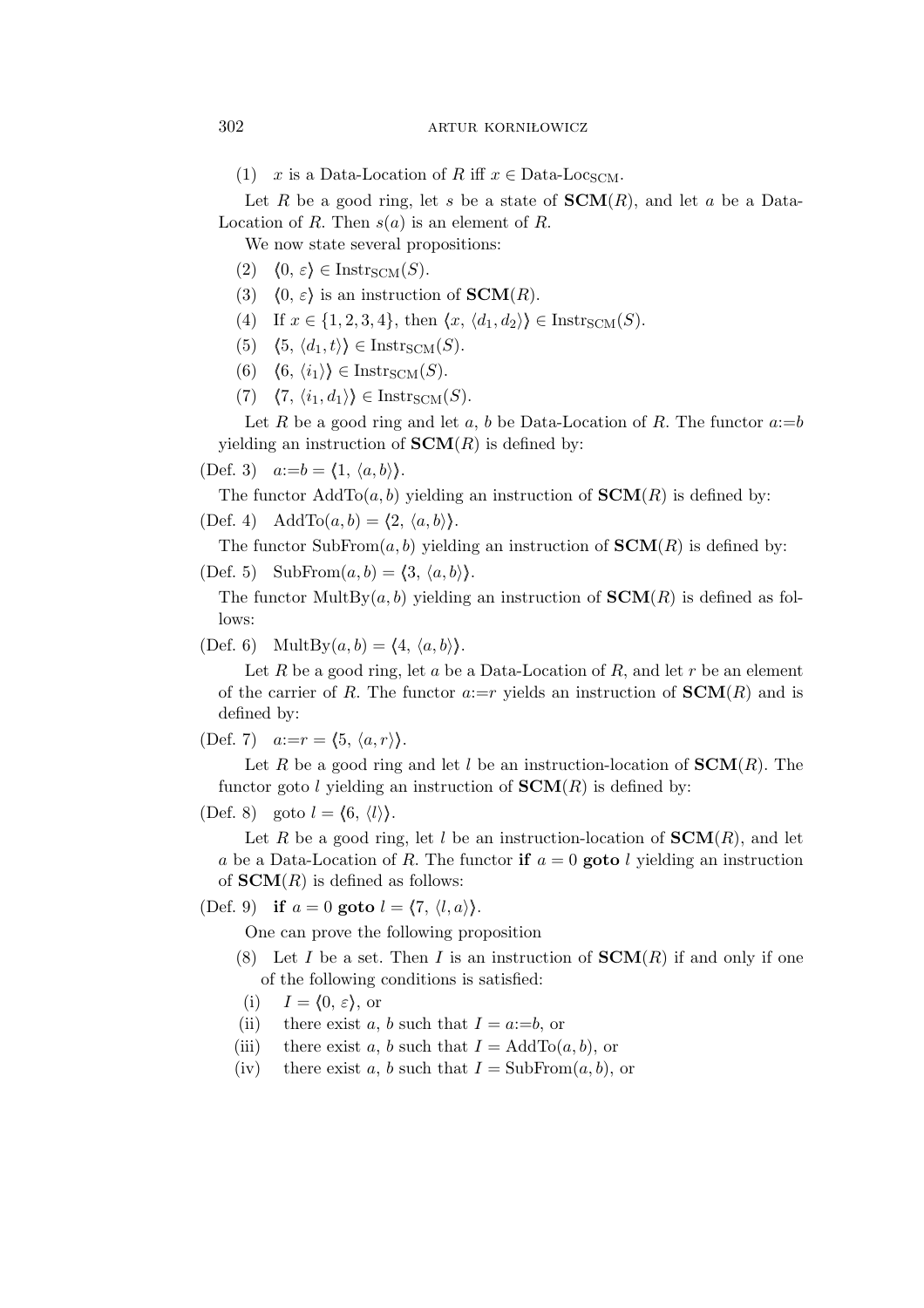- (v) there exist a, b such that  $I = MultBy(a, b)$ , or
- (vi) there exists  $i_1$  such that  $I = \text{goto } i_1$ , or
- (vii) there exist a,  $i_1$  such that  $I = \mathbf{if} \ a = 0 \text{ goto } i_1$ , or
- (viii) there exist a, r such that  $I = a:=r$ .
	- In the sequel s denotes a state of **.**
	- Let us consider R. Observe that  $SCM(R)$  is von Neumann.

The following two propositions are true:

- (9) **ICSCM**(*R*) = 0.
- (10) For every **SCM**-state S over R such that  $S = s$  holds  $IC_s = IC_S$ .

Let R be a good ring and let  $i_1$  be an instruction-location of  $\text{SCM}(R)$ . The functor  $Next(i_1)$  yields an instruction-location of  $SCM(R)$  and is defined by:

(Def. 10) There exists an element  $m_1$  of Instr-Loc<sub>SCM</sub> such that  $m_1 = i_1$  and  $\text{Next}(i_1) = \text{Next}(m_1).$ 

The following propositions are true:

- (11) For every instruction-location  $i_1$  of  $SCM(R)$  and for every element  $m_1$ of Instr-Loc<sub>SCM</sub> such that  $m_1 = i_1$  holds  $\text{Next}(m_1) = \text{Next}(i_1)$ .
- (12) Let I be an instruction of  $SCM(R)$  and i be an element of  $Instr_{SCM}(R)$ . If  $i = I$ , then for every **SCM**-state S over R such that  $S = s$  holds  $\text{Exec}(I, s) = \text{Exec-Res}_{\text{SCM}}(i, S).$

## 2. Users Guide

Next we state several propositions:

- (13)  $(Exec(a:=b,s))(IC_{SCM(R)}) = Next(IC_s)$  and  $(Exec(a:=b,s))(a) = s(b)$ and for every c such that  $c \neq a$  holds  $(\text{Exec}(a:=b,s))(c) = s(c)$ .
- $(14)$   $(Exec(AddTo(a, b), s))(IC_{SCM(R)}) = Next(IC_s)$  and  $(Exec(AddTo(a, b), s))(a) = s(a) + s(b)$  and for every c such that  $c \neq a$ holds  $(Exec(AddTo(a, b), s))(c) = s(c).$
- $(15)$   $(\text{Exec}(\text{SubFrom}(a, b), s))(\text{IC}_{\text{SCM}(R)}) = \text{Next}(\text{IC}_s)$  and  $(Exec(SubFrom(a, b), s))(a) = s(a) - s(b)$  and for every c such that  $c \neq a$ holds  $(\text{Exec}(\text{SubFrom}(a, b), s))(c) = s(c).$
- $(16)$   $(\text{Exec}(MultBy(a, b), s))(\text{IC}_{\text{SCM}(R)}) = \text{Next}(\text{IC}_s)$  and  $(Exec(MultBy(a, b), s))(a) = s(a) \cdot s(b)$  and for every c such that  $c \neq a$ holds  $(Exec(MultBy(a, b), s))(c) = s(c).$
- (17)  $(\text{Exec}(goto i_1, s))(\text{IC}_{SCM(R)}) = i_1 \text{ and } (\text{Exec}(goto i_1, s))(c) = s(c).$
- (18) If  $s(a) = 0_R$ , then (Exec(**if**  $a = 0$  goto  $i_1, s$ ))(**IC**<sub>**SCM**(R)</sub>) =  $i_1$  and if  $s(a) \neq 0_R$ , then (Exec(**if**  $a = 0$  **goto**  $i_1, s$ ))(**IC**<sub>**SCM**(*R*)</sub>) = Next(**IC**<sub>*s*</sub>) and  $(\text{Exec}(\text{if } a = 0 \text{ goto } i_1, s))(c) = s(c).$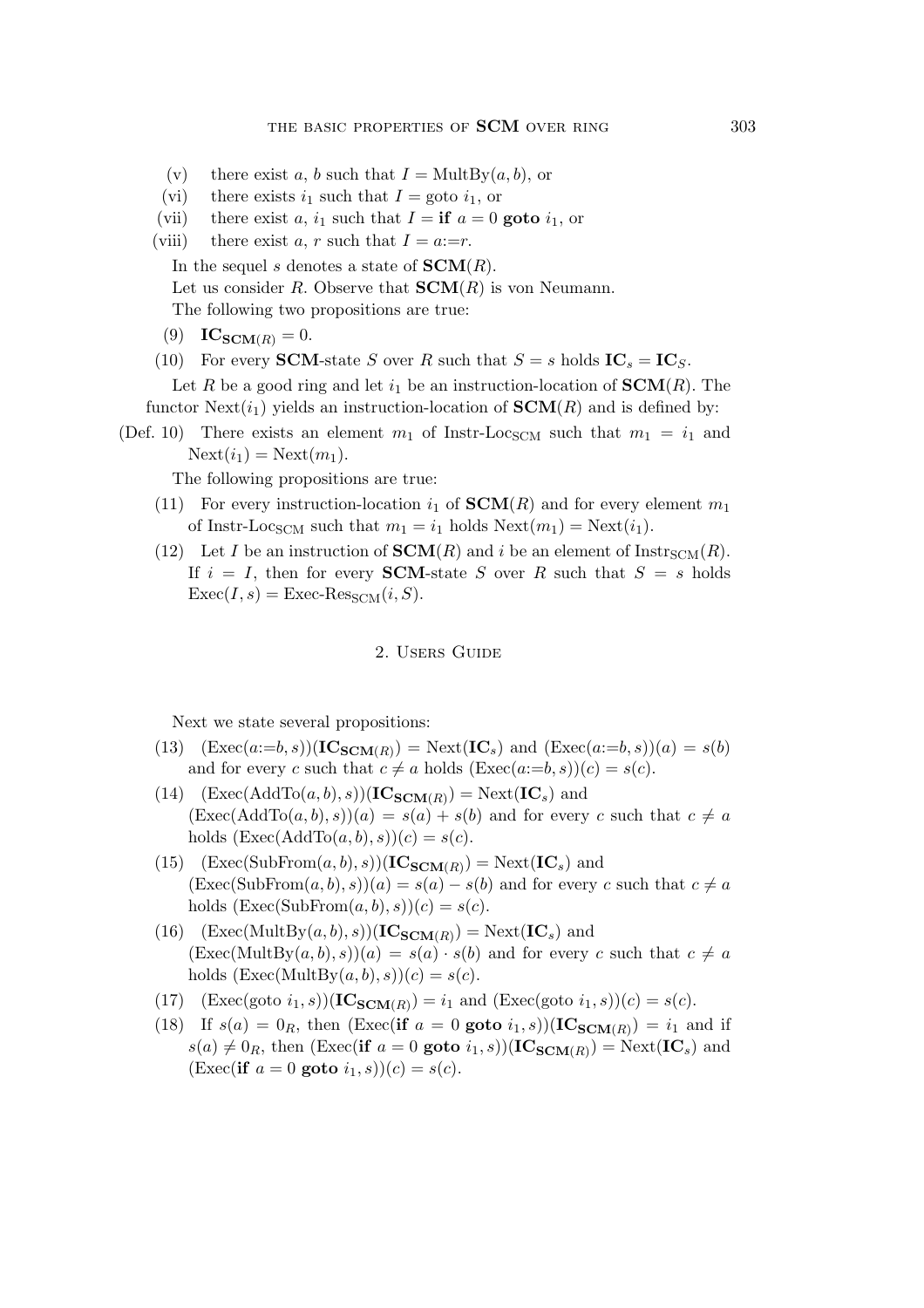# 304 artur korniłowicz

(19)  $(Exec(a:=r,s))(IC_{SCM(R)}) = Next(IC_s)$  and  $(Exec(a:=r,s))(a) = r$ and for every c such that  $c \neq a$  holds  $(\text{Exec}(a:=r,s))(c) = s(c)$ .

### 3. Halt Instruction

The following two propositions are true:

- (20) For every instruction I of  $SCM(R)$  such that there exists s such that  $(\text{Exec}(I, s))(\text{IC}_{\text{SCM}(R)}) = \text{Next}(\text{IC}_s)$  holds I is non halting.
- (21) For every instruction I of **SCM**(R) such that  $I = \langle 0, \varepsilon \rangle$  holds I is halting.

Let us consider  $R$ ,  $a$ ,  $b$ . One can check the following observations:

- *∗* a:=b is non halting,
- *∗* AddTo(a,b) is non halting,
- *∗* SubFrom(a,b) is non halting, and
- *∗* MultBy(a,b) is non halting.

Let us consider  $R$ ,  $i_1$ . Observe that goto  $i_1$  is non halting.

Let us consider R, a,  $i_1$ . Observe that **if**  $a = 0$  goto  $i_1$  is non halting.

Let us consider  $R$ ,  $a$ ,  $r$ . Note that  $a:=r$  is non halting.

Let us consider R. One can check that  $SCM(R)$  is halting definite dataoriented steady-programmed and realistic.

One can prove the following propositions:

- $(29)^1$  For every instruction I of **SCM**(R) such that I is halting holds I =  $\mathbf{halt_{SCM}(R)}$ .
- (30) **haltSCM**(R) =  $\langle 0, \varepsilon \rangle$ .

#### **REFERENCES**

- [1] Grzegorz Bancerek. König's theorem. *Formalized Mathematics*, 1(3):589–593, 1990.
- [2] Grzegorz Bancerek and Krzysztof Hryniewiecki. Segments of natural numbers and finite sequences. *Formalized Mathematics*, 1(**1**):107–114, 1990.
- [3] Czesław Byliński. Functions and their basic properties. *Formalized Mathematics*, 1(**1**):55– 65, 1990.
- [4] Artur Korniłowicz. The construction of **SCM** over ring. *Formalized Mathematics*, 7(**2**):295–300, 1998.
- [5] Eugeniusz Kusak, Wojciech Leończuk, and Michał Muzalewski. Abelian groups, fields and vector spaces. *Formalized Mathematics*, 1(**2**):335–342, 1990.
- [6] Yatsuka Nakamura and Andrzej Trybulec. A mathematical model of CPU. *Formalized Mathematics*, 3(**2**):151–160, 1992.
- [7] Yatsuka Nakamura and Andrzej Trybulec. On a mathematical model of programs. *Formalized Mathematics*, 3(**2**):241–250, 1992.
- [8] Andrzej Trybulec. Enumerated sets. *Formalized Mathematics*, 1(**1**):25–34, 1990.

<sup>&</sup>lt;sup>1</sup>The propositions  $(22)$ – $(28)$  have been removed.